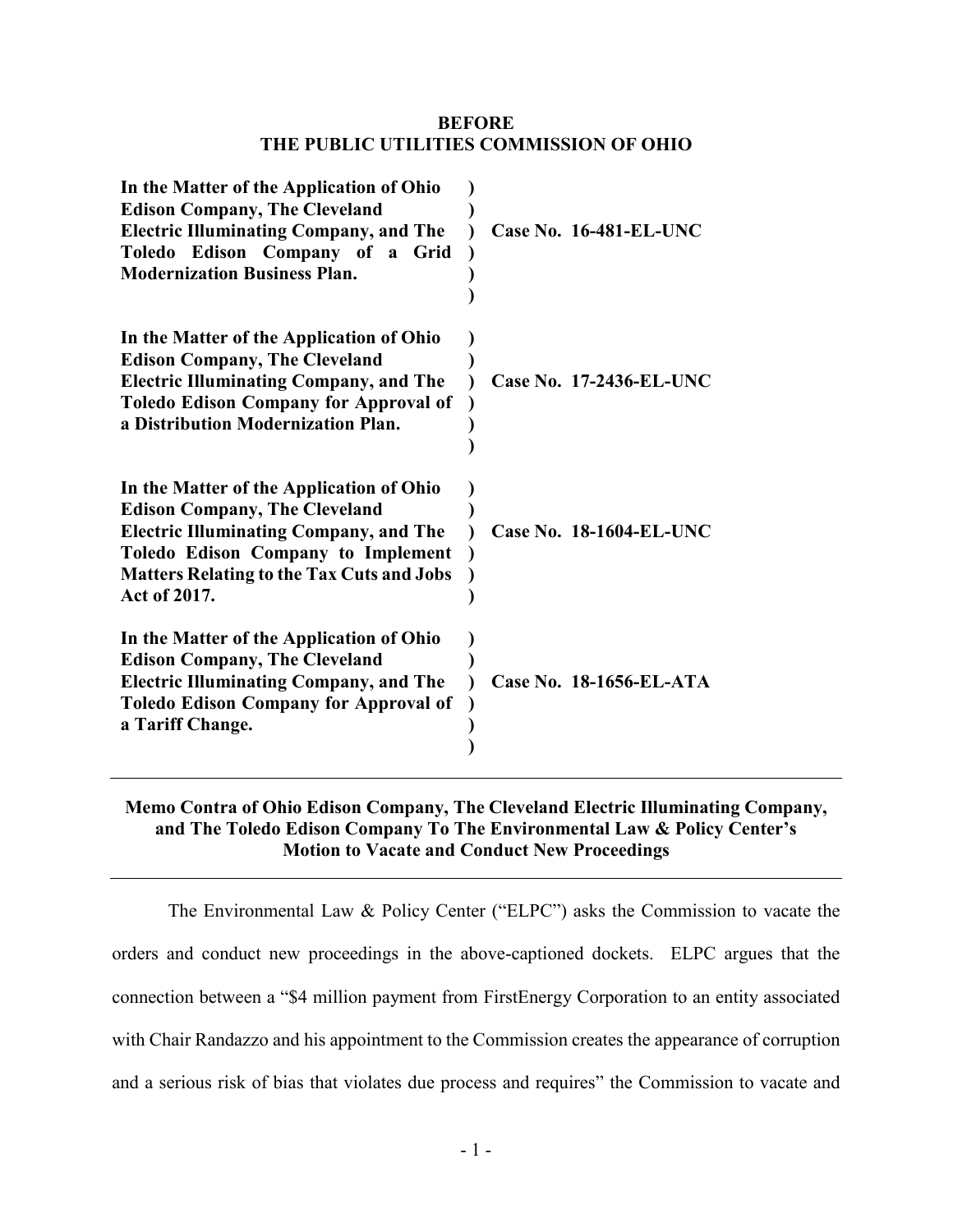reconsider its prior orders. (ELPC Mot. at 5). The Commission should deny ELPC's motion to vacate because the record supports the Commission's unanimous prior orders approving a stipulation among a diverse group of interested parties representing various customer groups, industries and sectors and, therefore, ELPC is not prejudiced by them.

The Ohio Supreme Court has set forth the standard governing whether vacation of prior Commission orders is necessary in light of allegations of "improper conduct" on the part of a Commissioner. *See Cincinnati v. Pub. Util. Comm.*, 64 Ohio St. 3d 279, 281, 595 N.E.2d 858, 860 ([1](#page-1-0)992).<sup>1</sup> In *Cincinnati*, the Court began "under the assumption" that the former chairman engaged in the improper conduct—namely, *ex parte* communications with the utilities' CEOs. *Id.* at 281. Even under this assumption, the Court found that "vacation and reconsideration is an inappropriate remedy where . . . the party complaining has not been prejudiced by the improper conduct." *Id.* at 282. Even though the "commission's chairman should have been disqualified from participating in the case" there was no prejudice when the votes of the other commissioners and the record supported the Commission's decision. *Id.* (citing *Ohio Transp. v. Pub. Utilities Comm'n*, 164 Ohio St. 98, 108, 128 N.E.2d 22, 29 (1955)). So too here. Even assuming Chairman Randazzo should have been disqualified, the record before the Commission supports its July 17, 2019 Opinion and Order unanimously approving the stipulation, as well as its September 11, 2019 Entry unanimously denying rehearing.

ELPC "does not allege that the commission's order adopting the stipulation . . . is not supported by the record." *Cincinnati*, 64 Ohio St. 3d at 283. Nor could it. To start, parties

<span id="page-1-0"></span> <sup>1</sup> The Supreme Court in *Cincinnati* considered the Commission's decision *In re Complaint of the City of Cincinnati v. Cincinnati Gas & Elec. Co.*, No. 91-377, 1991 WL 11811022 (June 27, 1991), which ELPC cites as instructive. (ELPC Mot. at 5–6). The Commission there ultimately determined vacation was not warranted despite later-discovered *ex parte* communications. 1991 WL 11811022. The Commission found "sufficient evidence existed to support the decision the Commission made at the time." *Id.*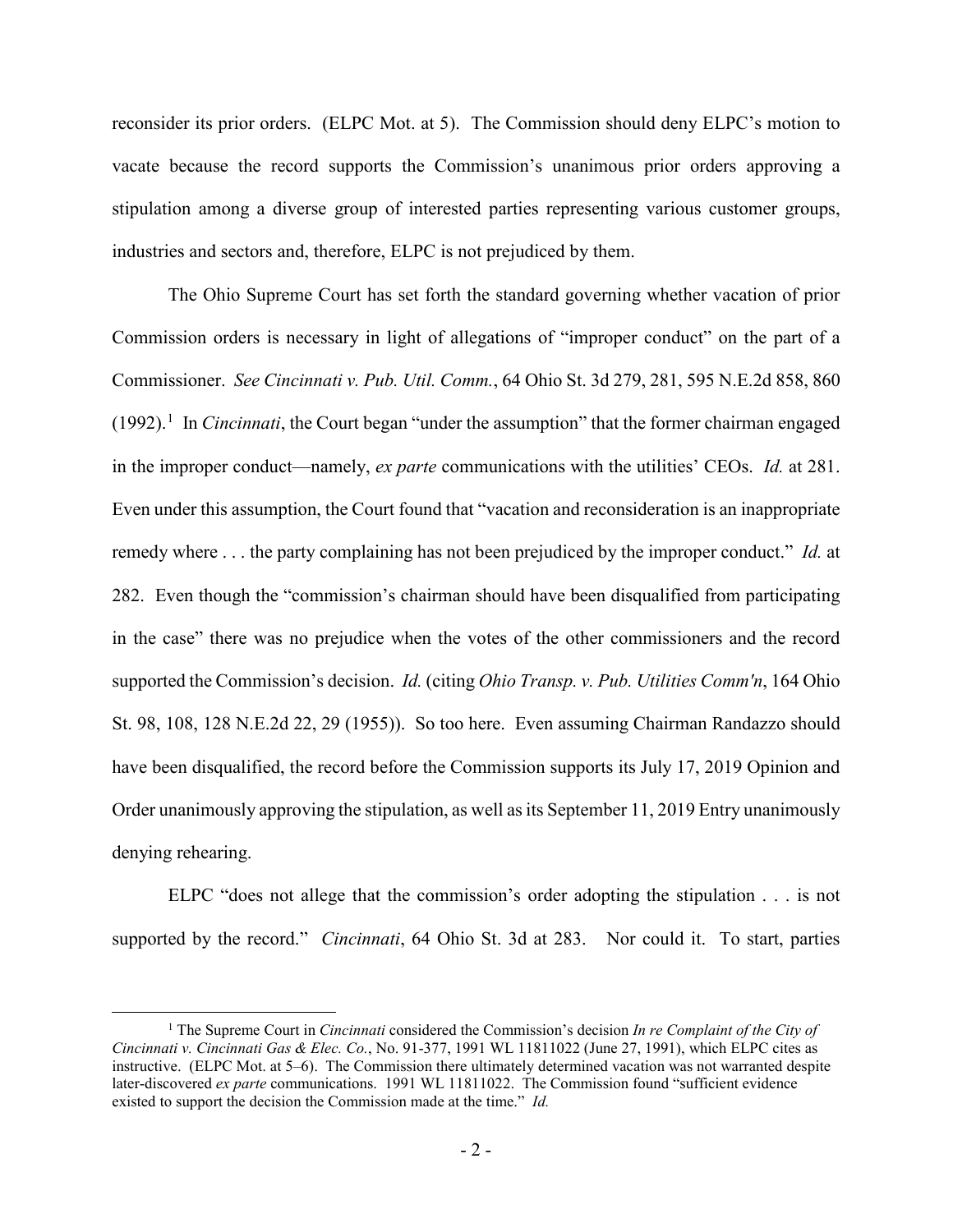representing a wide array of diverse interests entered into a Stipulation on November 9, 2018, which provided for all tax savings associated with the Tax Cuts and Jobs Act of 2017 ("TCJA") to flow back to customers and for the implementation of the first phase of distribution grid modernization.[2](#page-2-2) The Stipulation included robust customer benefits and protections, including requiring Ohio Edison Company, The Cleveland Electric Illuminating Company, and The Toledo Edison Company (the "Companies") to adhere to rigorous reporting and auditing requirements, and to facilitate a collaborative to provide stakeholders—including ELPC—updates on project status and an opportunity for input and advice. On January 25, 2019, the parties entered into a Supplemental Stipulation that added further customer benefits and protections, and support for the stipulated case broadened to include the Office of the Ohio Consumers' Counsel, the Northeast Ohio Public Energy Council, and Ohio Partners for Affordable Energy. [3](#page-2-3) The Commission unanimously approved and adopted the Stipulations by Opinion and Order dated July 17, 2019, and later unanimously denied the rehearing applications filed by three parties, including ELPC.<sup>[4](#page-2-0)</sup>

The record thus amply supports the Commission's decision approving the stipulated case indeed, the Commission need look no further than the Stipulations, the parties' briefs supporting those Stipulations, the hearing conducted on the matter on February 5 and 6, 2019, the 72-page Opinion and Order unanimously approving the stipulated case under the Commission's three-prong test,<sup>[5](#page-2-1)</sup> and the Commission's (again unanimous) decision on rehearing reiterating its earlier

 <sup>2</sup> Stipulation and Recommendation (November 9, 2018).

<span id="page-2-3"></span><span id="page-2-2"></span><sup>&</sup>lt;sup>3</sup> Supplemental Stipulation and Recommendation (January 25, 2019). These parties were signatory parties to all terms of the stipulation except for those relating to grid modernization, which these parties agreed not to oppose in the interests of reaching a global settlement on a variety of issues, including providing the benefits of the TCJA to customers.

<sup>4</sup> Opinion and Order (July 17, 2019); Entry on Rehearing (September 11, 2019).

<span id="page-2-1"></span><span id="page-2-0"></span><sup>5</sup> Under Ohio law, the PUCO must consider three criteria when determining whether a stipulation is reasonable and should be adopted:

<sup>(1)</sup> Is the stipulation the product of serious bargaining among capable, knowledgeable parties?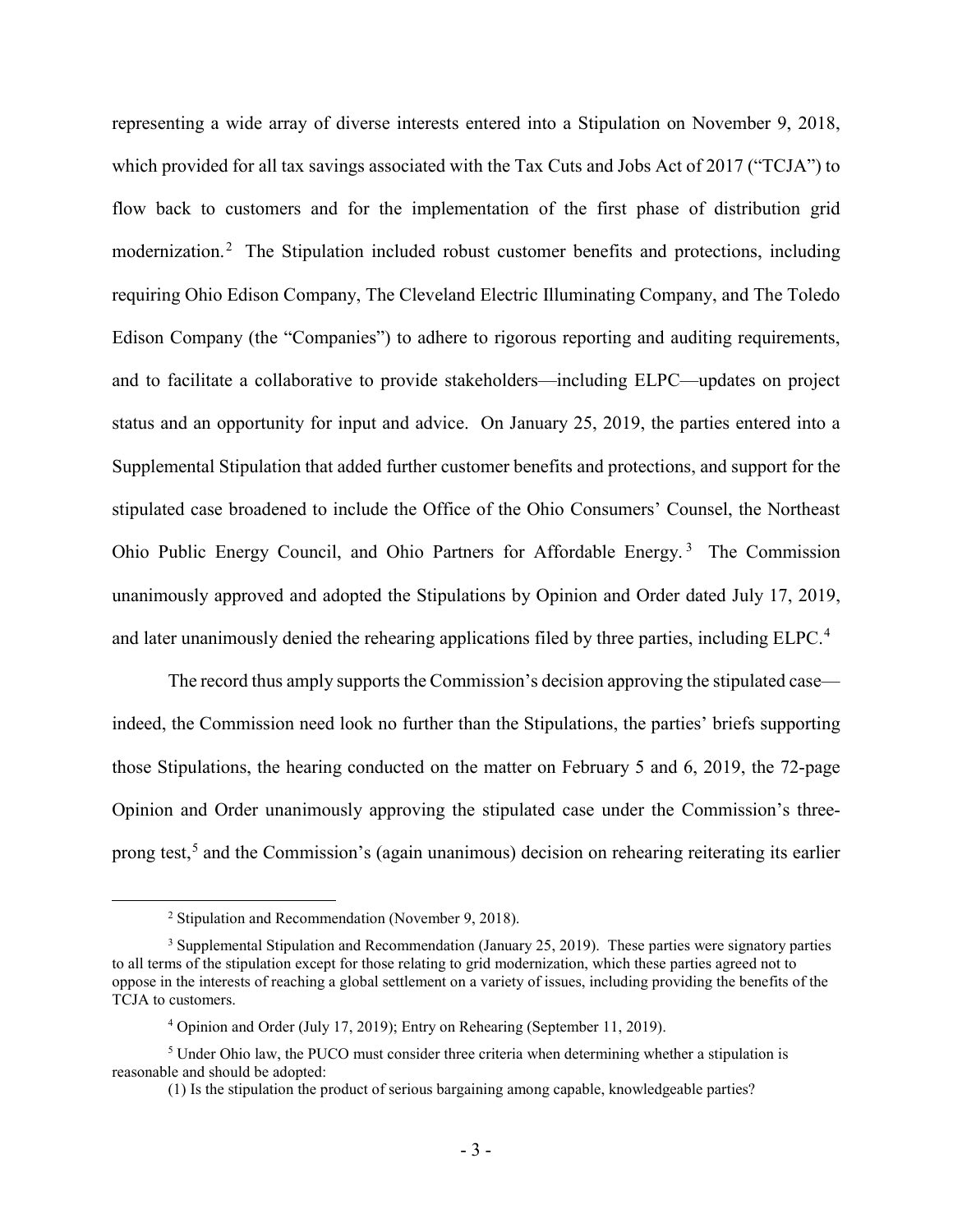decision.<sup>[6](#page-3-0)</sup> Based on that record, the Commission unanimously found, twice, that the stipulation satisfied the three-prong test, i.e., that the stipulation was the product of serious bargaining, benefitted ratepayers and the public interest through, among other things, ensuring that customers are provided approximately \$900 million of tax savings associated with the TCJA and modernization of the Companies' distribution grid, and did not violate regulatory principles or precedents. With voluminous objective record support, there is no prejudice to ELPC—which is what ELPC is required to show in its motion to vacate. *See Cincinnati*, 64 Ohio St. 3d at 283. "Absent any prejudice" "it would be a futile gesture to vacate the commission's order" here. *Id.*

Finally, ELPC's reliance on *Williams v. Pennsylvania*, 136 S. Ct. 1899 (2016), is misplaced. ELPC argues that under *Williams* the Commission must vacate any decision involving the Companies in which former Chair Randazzo participated because the "Commission's decision is unacceptably tainted even though Chair Randazzo may not have cast the deciding vote." ELPC Mot. at 11. But *Williams* has nowhere near the sweeping reach ELPC ascribes to it. Rather, the Supreme Court narrowly tailored its holding to the facts before it: "Where a judge has had an earlier significant, personal involvement as a prosecutor in a critical decision in the defendant's case, the risk of actual bias in the judicial proceeding rises to an unconstitutional level." *Williams*, 136 S. Ct. at 1910. Put differently, *Williams*, in the Court's own words, stands for the proposition that "an unconstitutional potential for bias exists when the same person serves as both accuser and adjudicator in a case." *Id*. at 1899. *Williams* says nothing about agency decision making, and contrary to ELPC's view, does not disturb settled Ohio Supreme Court authority holding that a

 $\overline{a}$ 

<sup>(2)</sup> Does the stipulation, as a whole, benefit ratepayers and the public interest?

<sup>(3)</sup> Does the stipulation violate any important regulatory principle or practice?

*Indus. Energy Consumers of Ohio Power Co. v. Pub. Util. Comm.*, 68 Ohio St.3d 559, 629 N.E.2d 423 (1994).

<span id="page-3-0"></span><sup>6</sup> Transcript – Volume I and II (February 8, 2019); Initial Post-Hearing Briefs (March 1, 2019); Reply Briefs (March 12, 2019); Opinion & Order (July 17, 2019); Entry on Rehearing (September 11, 2019).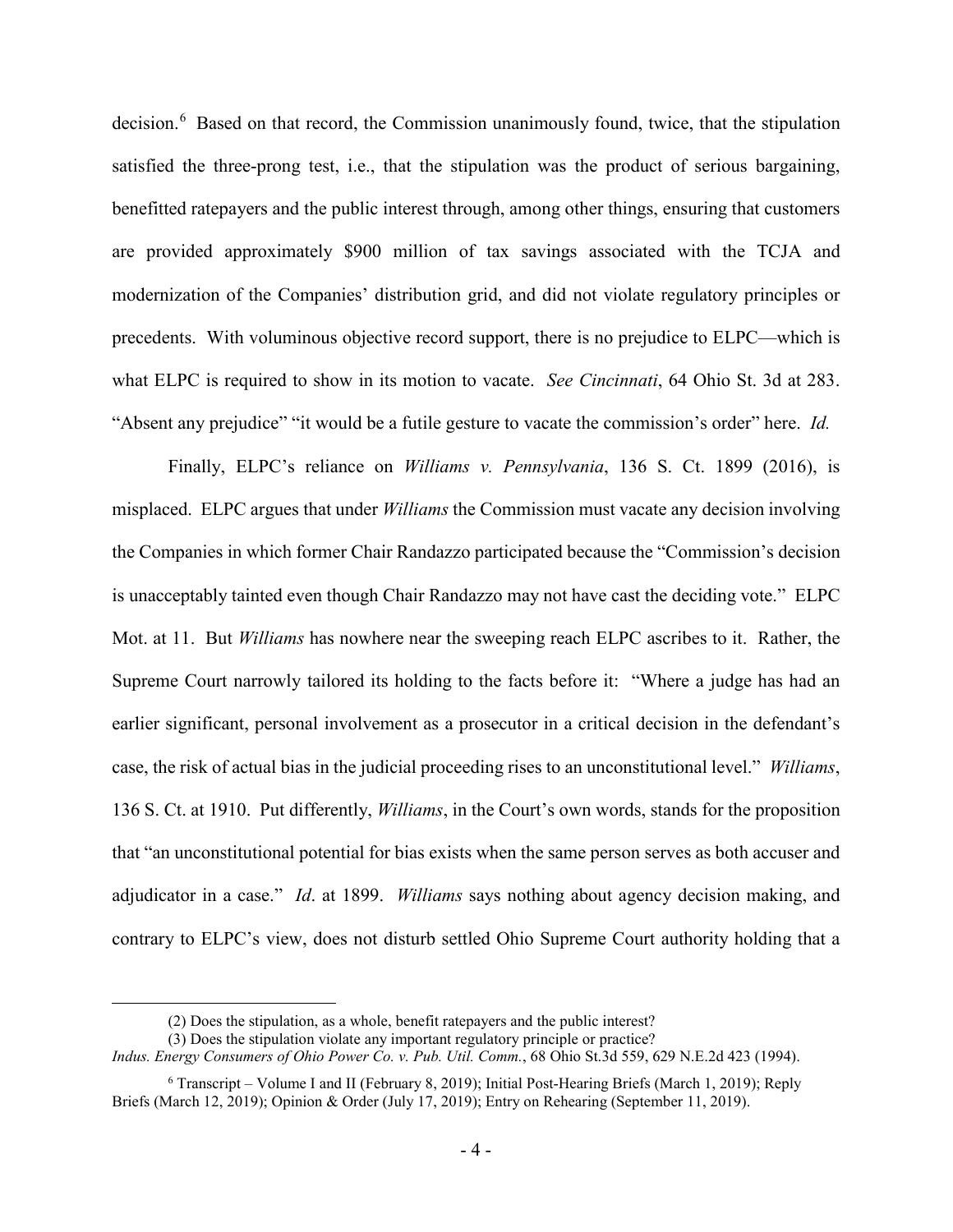party cannot show prejudice—even assuming improper conduct by a commissioner—when the record supports the Commission's unanimous decision approving a stipulation. *See Cincinnati*, 64 Ohio St. 3d at 282–83; *Ohio Transp.*, 164 Ohio St. at 108.

Because there is ample record support for the Commission's unanimous decisions and, therefore, no prejudice to ELPC, the Commission should deny ELPC's motion to vacate.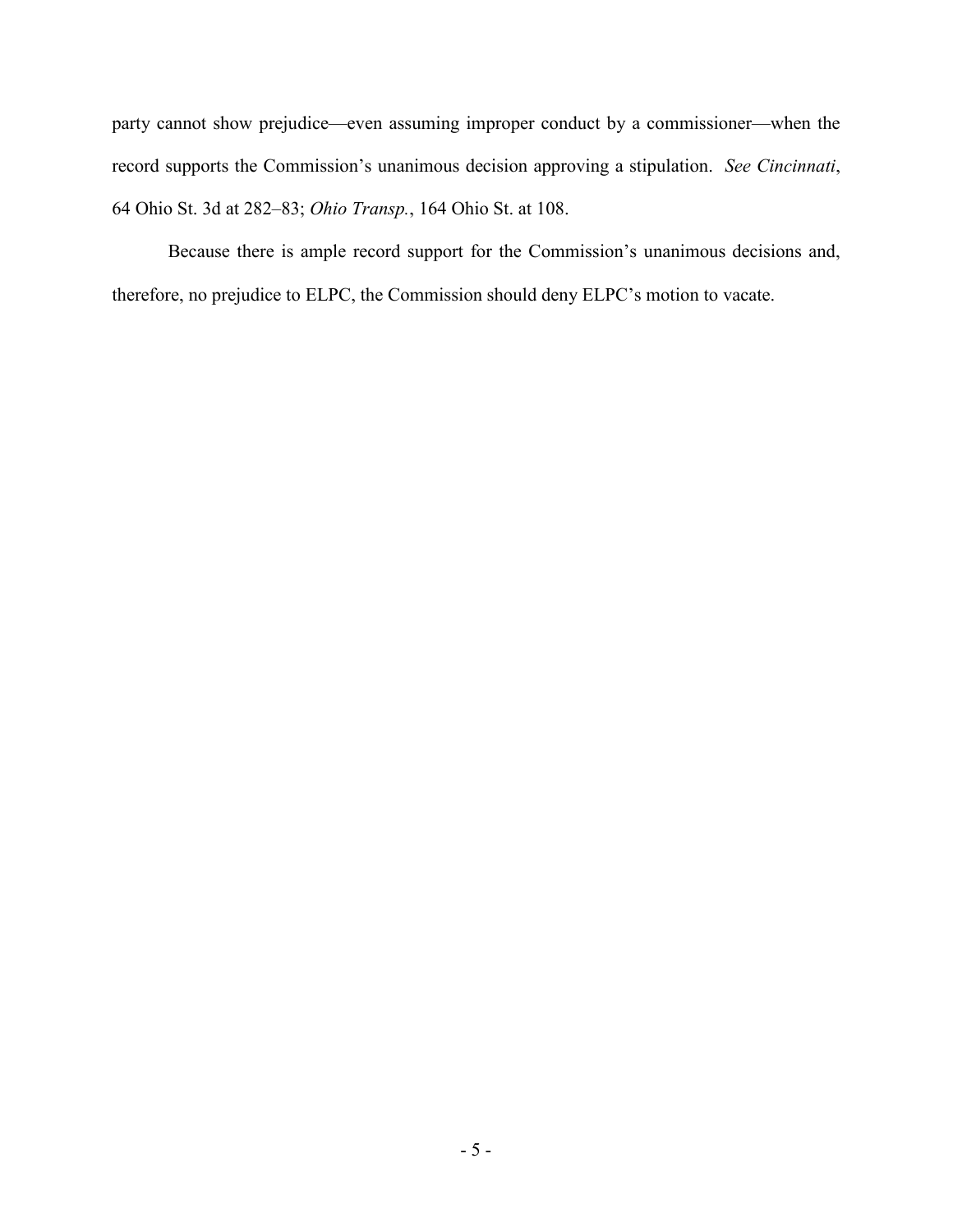*/s/ Ryan A. Doringo*

Brian J. Knipe (0090299) Counsel of Record FirstEnergy Service Company 76 S. Main St. Akron, Ohio 44308 Tel: (330) 384-5795 bknipe@firstenergycorp.com

Michael R. Gladman (0059797) Margaret M. Dengler (0097819) Jones Day 325 John H. McConnell Blvd Suite 600 Columbus, Ohio 43215 Tel: (614) 469-3939 Fax: (614) 461-4198 mrgladman@jonesday.com mdengler@jonesday.com

Ryan A. Doringo (0091144) Jones Day North Point 901 Lakeside Avenue Cleveland, Ohio 44114 Tel: (216) 586-3939 Fax: (216) 579-0212 radoringo@jonesday.com

*On behalf of the Companies*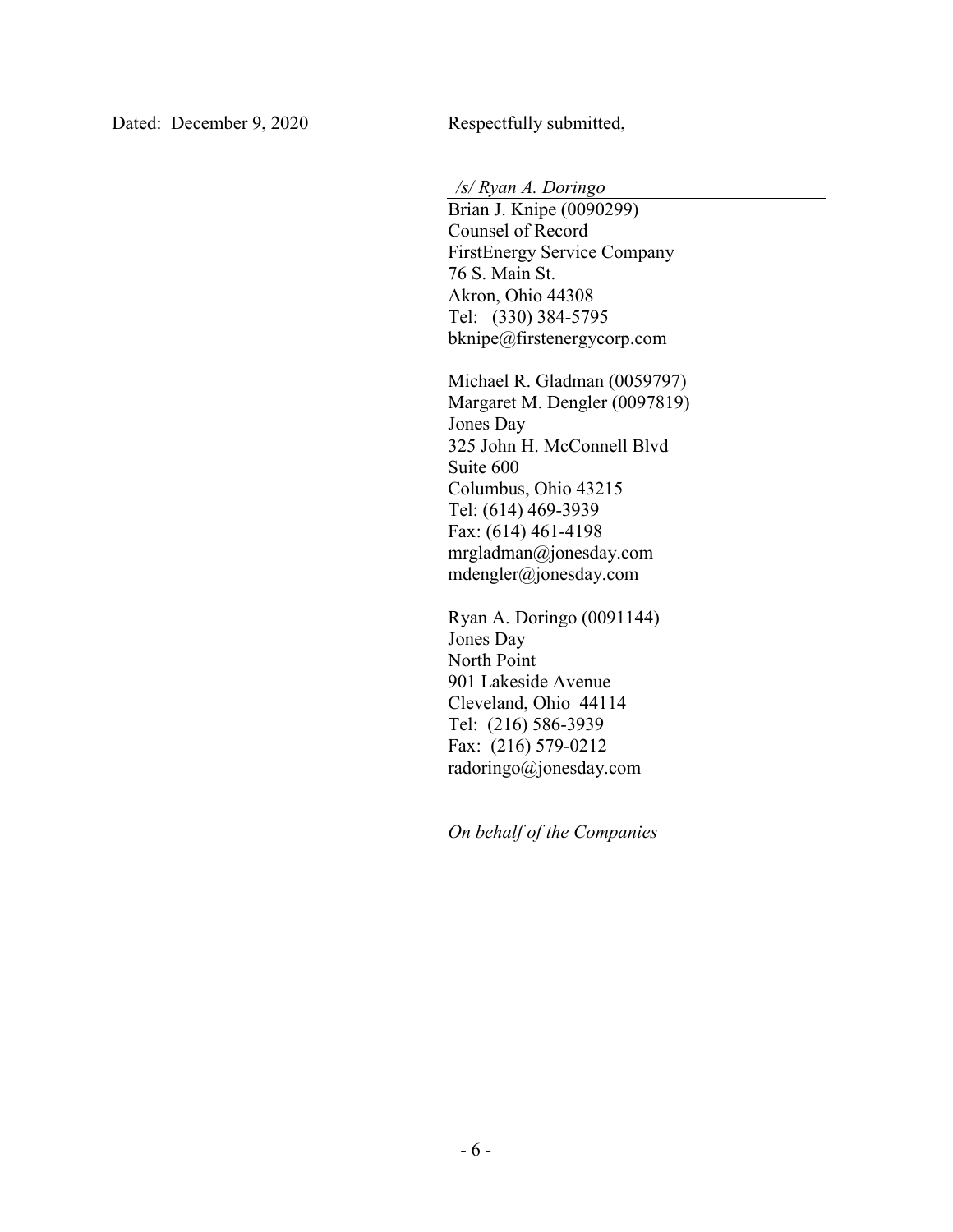### **CERTIFICATE OF SERVICE**

I certify that a copy of the foregoing was filed electronically through the Docketing Information System of the Public Utilities Commission of Ohio on December 9, 2020. The PUCO's e-filing system will electronically serve notice of the filing of this document on counsel for all parties.

> */s/ Ryan A. Doringo Attorney for the Companies*